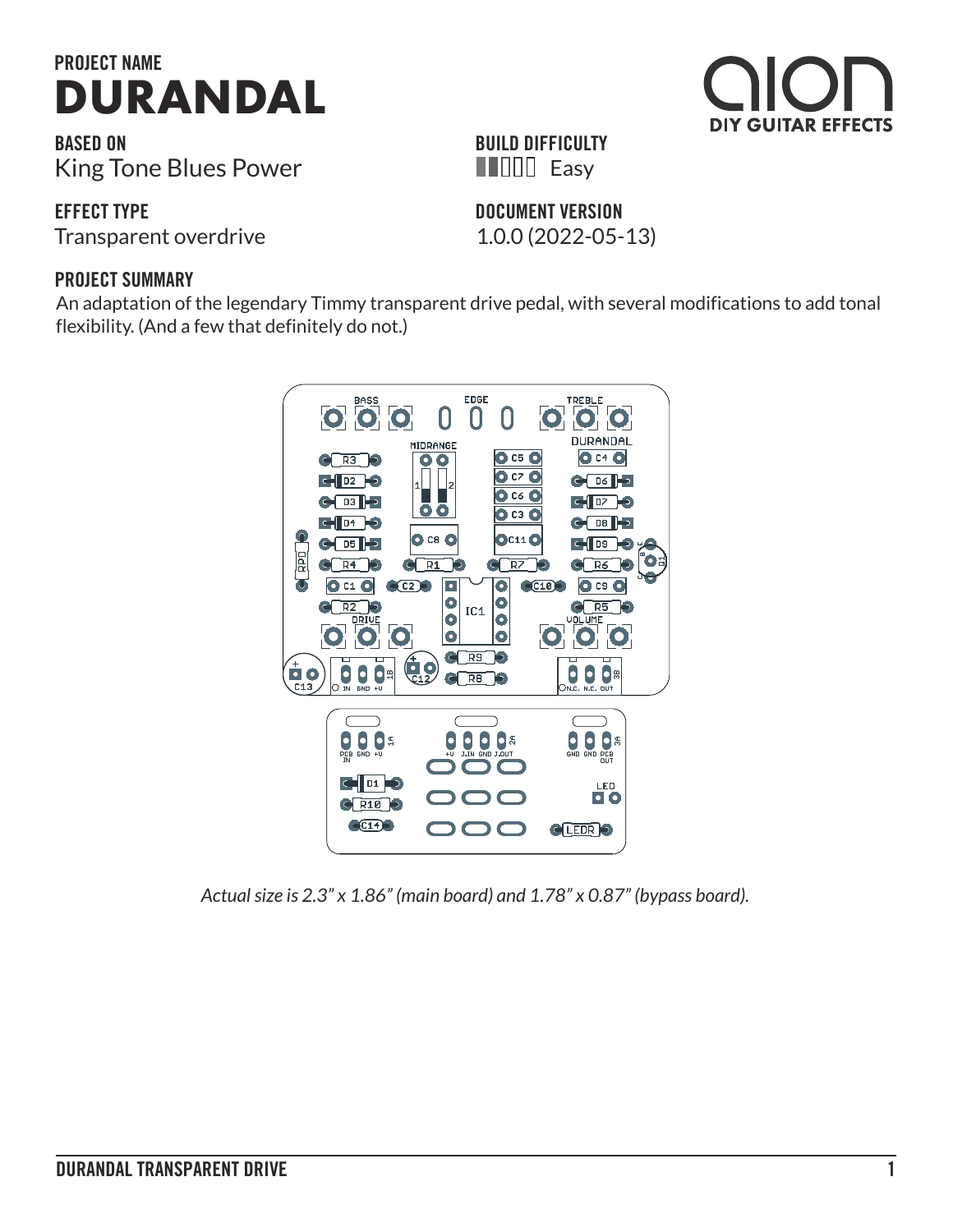## TABLE OF CONTENTS

- **1** Project Overview **7** Drill Template
- **2** Introduction & Usage **8** Enclosure Layout
- - **5** Build Notes **10** Licensing
	-

# INTRODUCTION

- 
- 
- **3-4** Parts List **9** Wiring Diagram
	-
	- **6** Schematic **10** Document Revisions

The Durandal Transparent Drive is based on the King Tone Blues Power, originally released in 2017.

Unlike the Duellist, there was no implication that it was based on any existing classic circuit. However, [we traced one](https://aionfx.com/news/tracing-journal-king-tone-blues-power/) in 2022 and found that it's nearly identical to a Timmy, with a few minor tweaks and some added options. The treble response can be adjusted with the "Edge" switch (edge, stock, glass), and an internal DIP switch has four different midrange positions.

King Tone was a bit sneaky in concealing this one: the PCB has a transistor with all three legs connected to ground, meaning it's a decoy for people looking at gut shots trying to figure out what it's based on. (The earliest versions of the Blues Power didn't have this transistor.) There are also four diodes in the second op-amp stage that seem to be for clipping, but since this stage is unity gain, they have no effect. This could be another attempted decoy or just a design oversight.

The Durandal is a direct clone of the Blues Power... including the transistor and diodes, if you want to be in on the joke. However, these can be omitted entirely with no effect.

# USAGE

The Durandal has five external controls:

- **Drive** controls the amount of gain in the op-amp feedback diode clipping stage.
- **Bass** controls the low-end response of the effect before the clipping.
- **Treble** is a passive treble cut after the clipping stage.
- **Volume** controls the overall output.
- **Edge** (toggle switch) selects between Edge, Stock and Glass modes, which set the pre-clipping treble response.

There is also an internal DIP switch with four different midrange settings. Here are the positions:

- **Both up** is "Punch" mode. This is the default setting.
- **Left down, right up** is "Transparent" mode.
- **Left up, right down** is "Clear" mode.
- **Both down** is "Scoop" mode.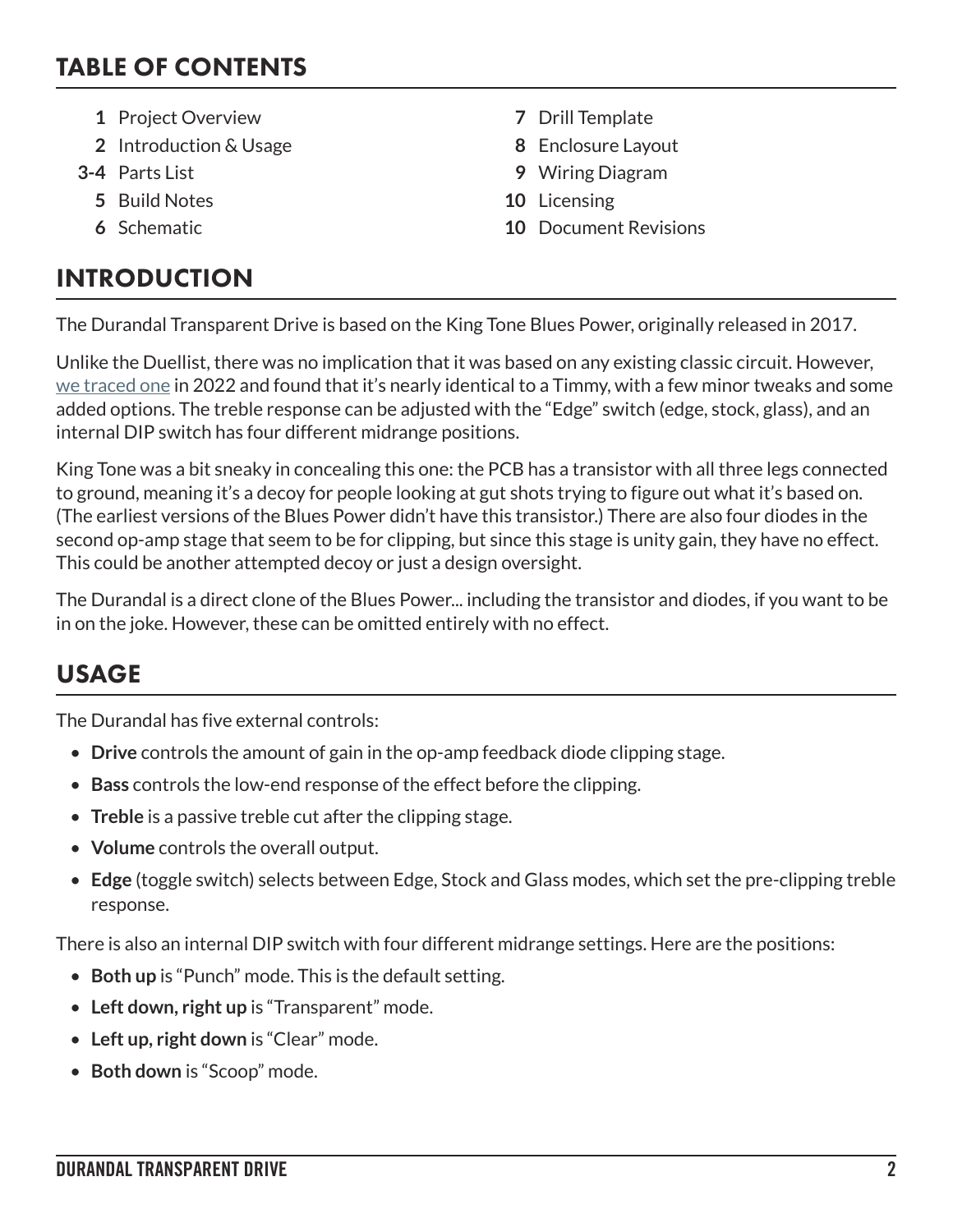## PARTS LIST

This parts list is also available in a spreadsheet format which can be imported directly into Mouser for easy parts ordering. Mouser doesn't carry all the parts—notably potentiometers—so the second tab lists all the non-Mouser parts as well as sources for each.

#### [View parts list spreadsheet](https://docs.google.com/spreadsheets/d/1_EmwSs-7ygKTwArT18hPOPFocsKeE7QJK7q1MFZ3JgY/edit?usp=sharing) →

| <b>PART</b>     | <b>VALUE</b>     | <b>TYPE</b>                   | <b>NOTES</b>                                                          |
|-----------------|------------------|-------------------------------|-----------------------------------------------------------------------|
| R <sub>1</sub>  | 1M               | Metal film resistor, 1/4W     |                                                                       |
| R2              | 10k              | Metal film resistor, 1/4W     |                                                                       |
| R <sub>3</sub>  | 1k2              | Metal film resistor, 1/4W     |                                                                       |
| R4              | 3k3              | Metal film resistor, 1/4W     |                                                                       |
| R <sub>5</sub>  | 680R             | Metal film resistor, 1/4W     |                                                                       |
| R6              | 4k7              | Metal film resistor, 1/4W     |                                                                       |
| R7              | 4k7              | Metal film resistor, 1/4W     |                                                                       |
| R <sub>8</sub>  | 47k              | Metal film resistor, 1/4W     |                                                                       |
| R <sub>9</sub>  | 47k              | Metal film resistor, 1/4W     |                                                                       |
| R <sub>10</sub> | 82R              | Metal film resistor, 1/4W     | Power supply filter resistor. Can also use 100R.                      |
| <b>RPD</b>      | 2M2              | Metal film resistor, 1/4W     | Input pulldown resistor.                                              |
| <b>LEDR</b>     | 4k7              | Metal film resistor, 1/4W     | LED current-limiting resistor. Adjust value to change LED brightness. |
| C1              | 100 <sub>n</sub> | Film capacitor, 7.2 x 2.5mm   |                                                                       |
| C <sub>2</sub>  | 47pF             | MLCC capacitor, NP0/C0G       |                                                                       |
| C <sub>3</sub>  | 3n3              | Film capacitor, 7.2 x 2.5mm   |                                                                       |
| C4              | 47 <sub>n</sub>  | Film capacitor, 7.2 x 2.5mm   |                                                                       |
| C <sub>5</sub>  | 15n              | Film capacitor, 7.2 x 2.5mm   |                                                                       |
| C <sub>6</sub>  | 18n              | Film capacitor, 7.2 x 2.5mm   |                                                                       |
| C7              | 22n              | Film capacitor, 7.2 x 2.5mm   |                                                                       |
| C8              | $1.5$ u $F$      | Film capacitor, 7.2 x 4.5mm   |                                                                       |
| C <sub>9</sub>  | 68 <sub>n</sub>  | Film capacitor, 7.2 x 2.5mm   |                                                                       |
| C10             | 100pF            | MLCC capacitor, NP0/C0G       |                                                                       |
| C11             | $1.5$ u $F$      | Film capacitor, 7.2 x 4.5mm   |                                                                       |
| C12             | 47uF             | Electrolytic capacitor, 5mm   | Reference voltage filter capacitor.                                   |
| C13             | 100uF            | Electrolytic capacitor, 6.3mm | Power supply filter capacitor.                                        |
| C14             | 100 <sub>n</sub> | MLCC capacitor, X7R           | Power supply filter capacitor.                                        |
| D1              | 1N5817           | Schottky diode, DO-41         |                                                                       |
| D <sub>2</sub>  | 1N914            | Fast-switching diode, DO-35   |                                                                       |
| D <sub>3</sub>  | 1N914            | Fast-switching diode, DO-35   |                                                                       |
| D4              | 1N914            | Fast-switching diode, DO-35   |                                                                       |
| D <sub>5</sub>  | 1N914            | Fast-switching diode, DO-35   |                                                                       |
| D6              | 1N914            | Fast-switching diode, DO-35   | Likely unnecessary. See build notes.                                  |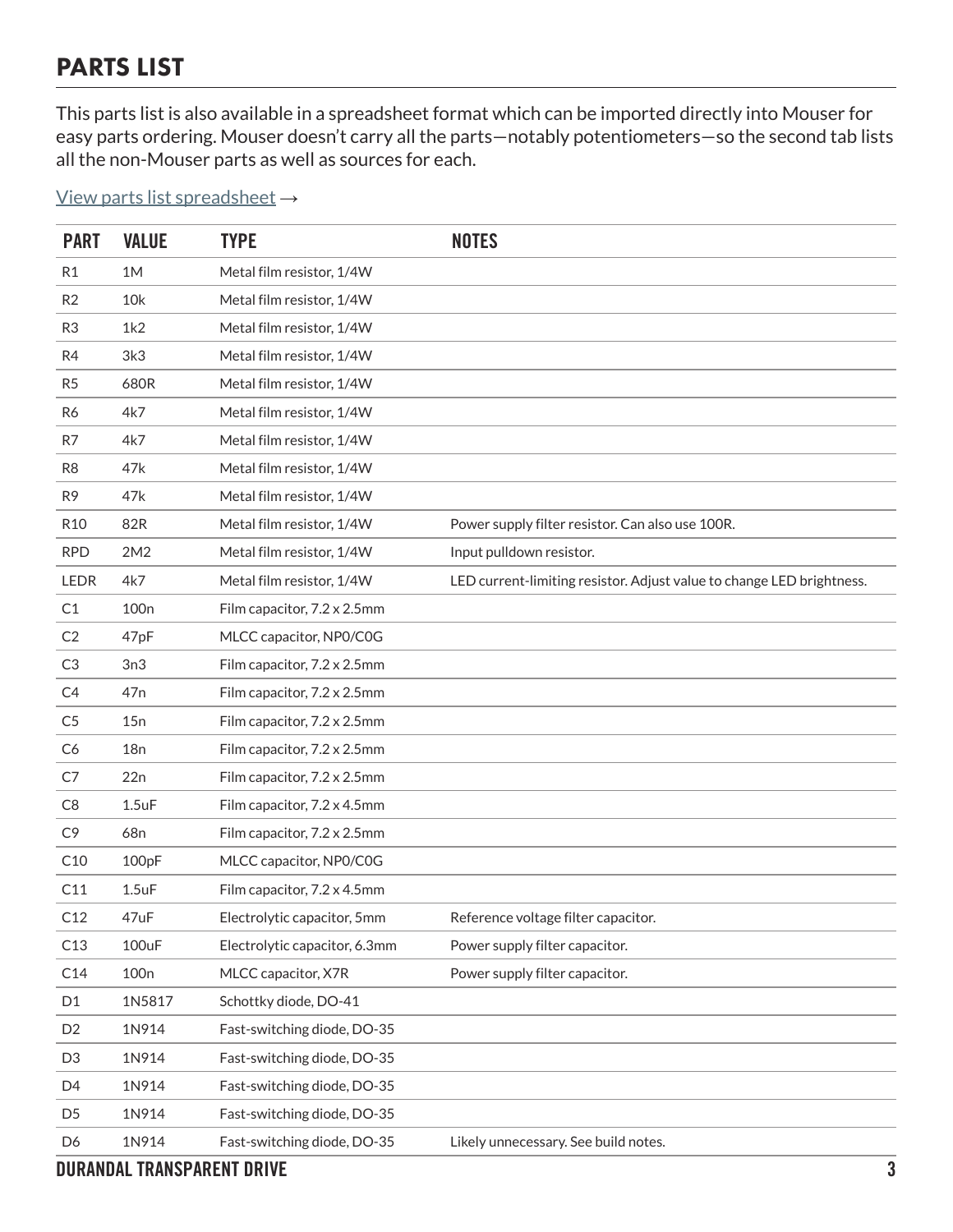# PARTS LIST, CONT.

| <b>PART</b>    | <b>VALUE</b>      | <b>TYPE</b>                    | <b>NOTES</b>                                |
|----------------|-------------------|--------------------------------|---------------------------------------------|
| D7             | 1N914             | Fast-switching diode, DO-35    | Likely unnecessary. See build notes.        |
| D <sub>8</sub> | 1N914             | Fast-switching diode, DO-35    | Likely unnecessary. See build notes.        |
| D <sub>9</sub> | 1N914             | Fast-switching diode, DO-35    | Likely unnecessary. See build notes.        |
| Q <sub>1</sub> | 2N4403            | BJT transistor, PNP, TO-92     | Not connected to anything. See build notes. |
| IC1            | <b>RC4558P</b>    | Operational amplifier, DIP8    |                                             |
| $IC1-S$        | DIP-8 socket      | IC socket, DIP-8               |                                             |
| <b>MID</b>     | 2-pos. DIP        | DIP switch, 2-position         |                                             |
| <b>DRIVE</b>   | 1MA               | 16mm right-angle PCB mount pot |                                             |
| <b>BASS</b>    | 50 <sub>k</sub> C | 16mm right-angle PCB mount pot |                                             |
| <b>TREBLE</b>  | 10 <sub>k</sub> C | 16mm right-angle PCB mount pot |                                             |
| LEVEL          | 10kA              | 16mm right-angle PCB mount pot |                                             |
| <b>STYLE</b>   | SPDT cntr. off    | Toggle switch, SPDT on-off-on  |                                             |
| <b>LED</b>     | 5 <sub>mm</sub>   | LED, 5mm, red diffused         |                                             |
| IN             | $1/4"$ stereo     | 1/4" phone jack, closed frame  | Switchcraft 112BX or equivalent.            |
| <b>OUT</b>     | $1/4$ " mono      | 1/4" phone jack, closed frame  | Switchcraft 111X or equivalent.             |
| DC             | 2.1 <sub>mm</sub> | DC jack, 2.1mm panel mount     | Mouser 163-4302-E or equivalent.            |
| <b>FSW</b>     | 3PDT              | Stomp switch, 3PDT             |                                             |
| <b>ENC</b>     | 125B              | Enclosure, die-cast aluminum   | Can also use a Hammond 1590N1.              |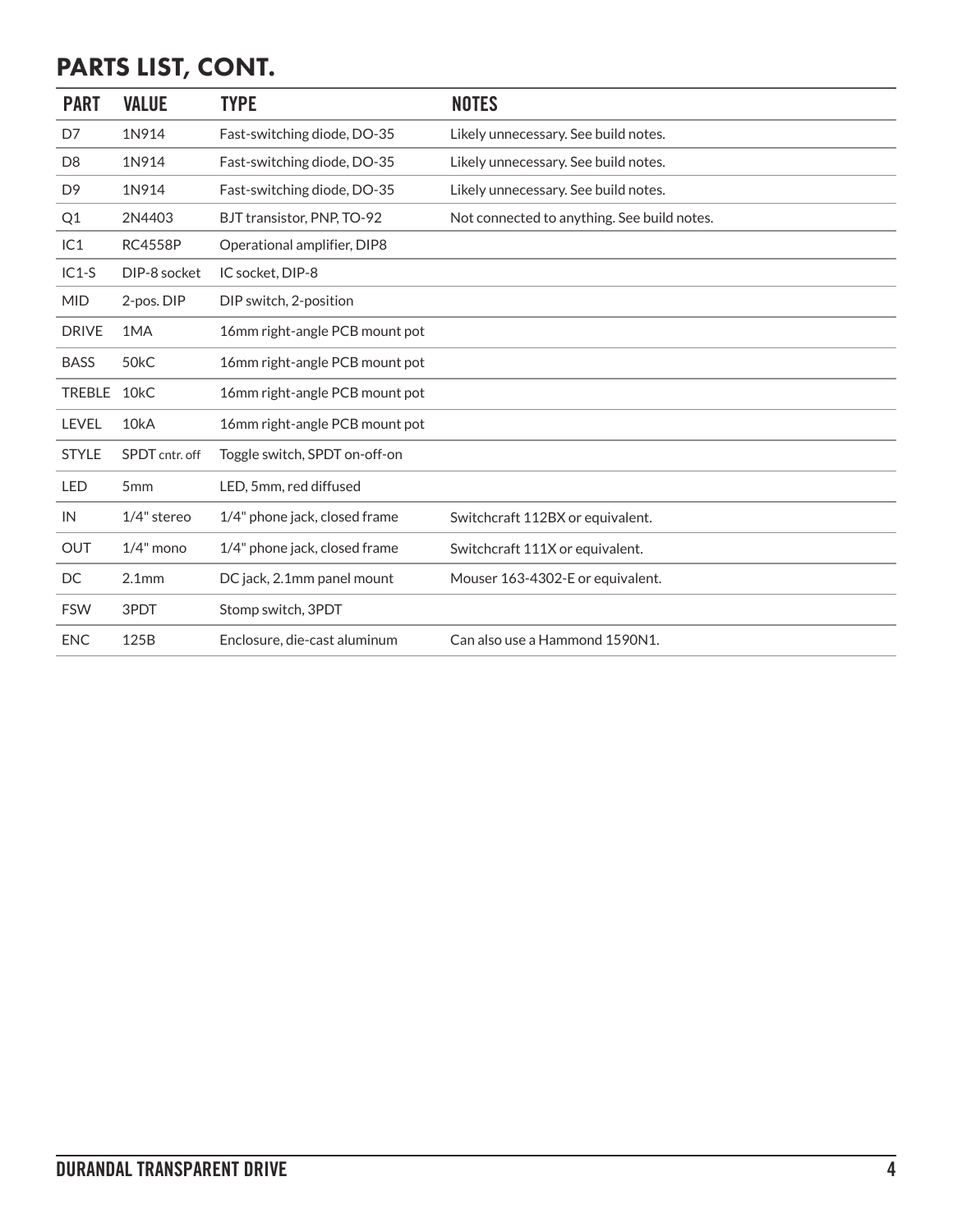## **Decoy parts (Q1 and D5-D9)**

The original Blues Power has a transistor whose 3 legs are connected to ground. This is a decoy part meant to obscure the fact that it's essentially just a hot-rodded Timmy.

There are also four diodes that likely do nothing, added in the second stage. Since it's unity gain, there's no boosted signal to clip.

See the tracing journal for a more in-depth discussion of both of these.

We've included these parts on the PCB since there was extra space, but it's purely for the sake of irony and the circuit will sound the same if they are omitted.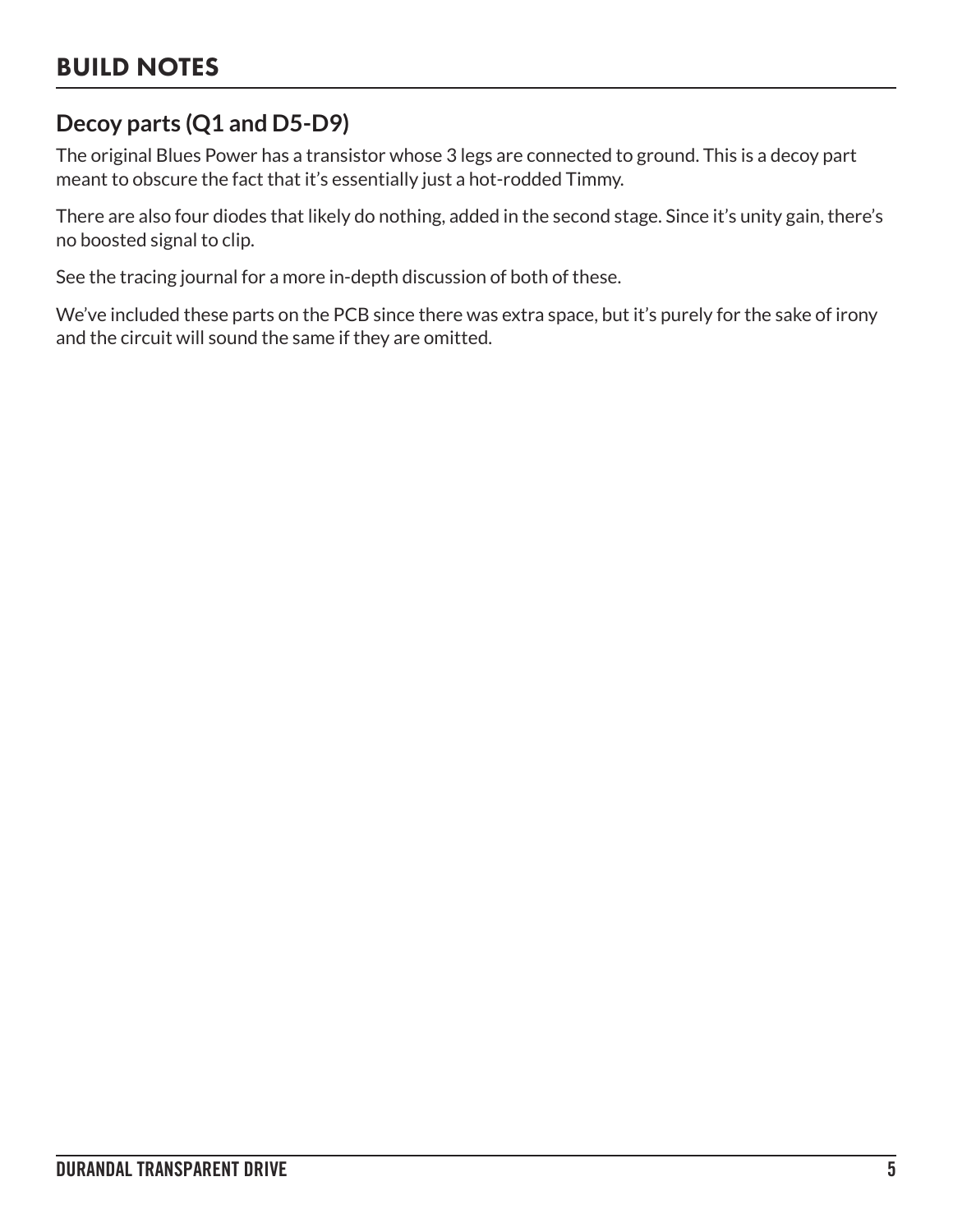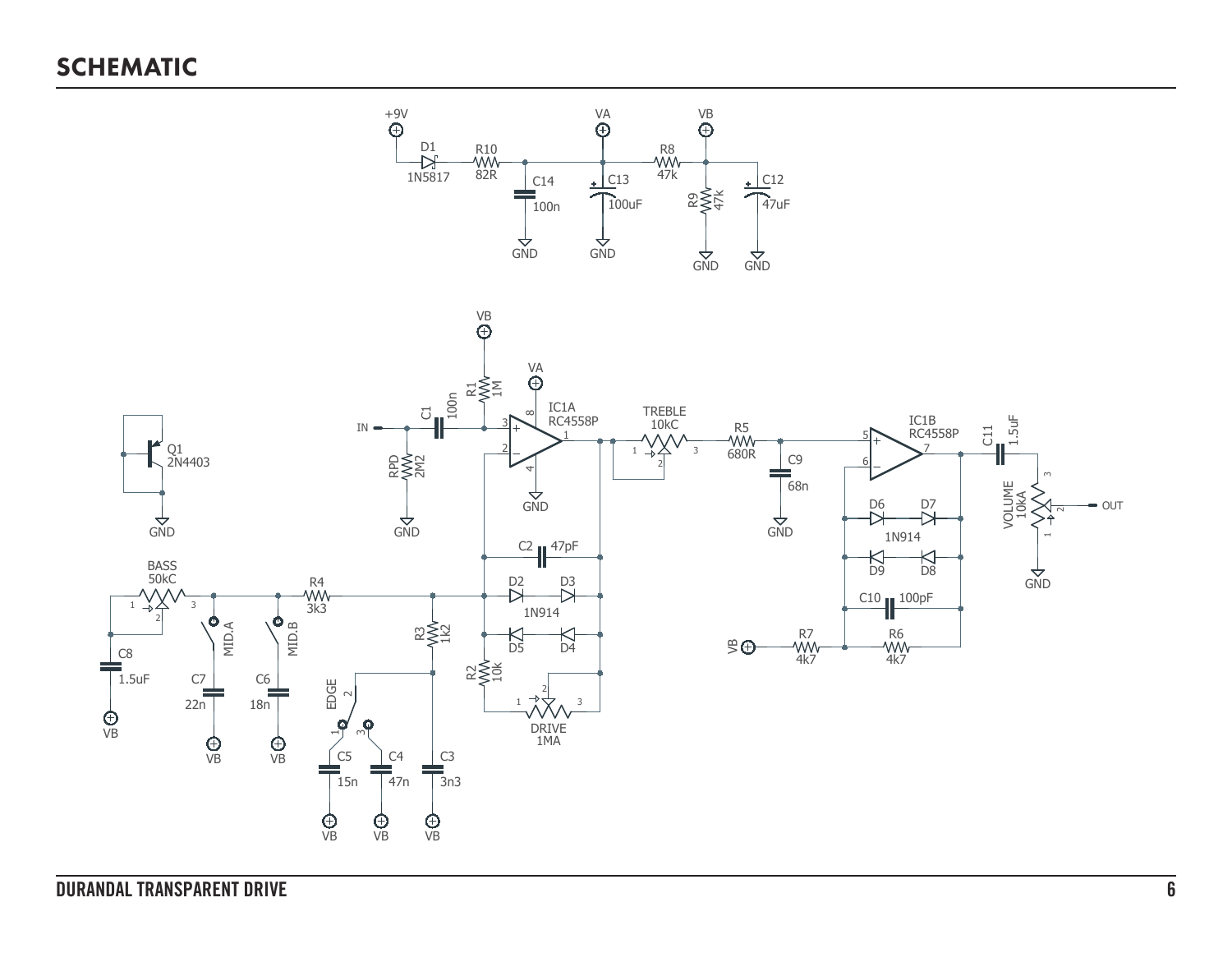## DRILL TEMPLATE

Cut out this drill template, fold the edges and tape it to the enclosure. Before drilling, it's recommended to first use a center punch for each of the holes to help guide the drill bit.

Ensure that this template is printed at 100% or "Actual Size". You can double-check this by measuring the scale on the printed page.

**Top jack layout** assumes the use of closed-frame jacks like the **Switchcraft 111X**. If you'd rather use open-frame jacks, please refer to the [Open-Frame Jack Drill Template](https://aionfx.com/link/open-frame-drill-template/) for the top side.

**LED hole drill size** assumes the use of a [5mm LED bezel,](https://aionfx.com/link/chrome-bezel-for-5mm-led/) available from several parts suppliers. Adjust size accordingly if using something different, such as a 3mm bezel, a plastic bezel, or just a plain LED.

![](_page_6_Figure_5.jpeg)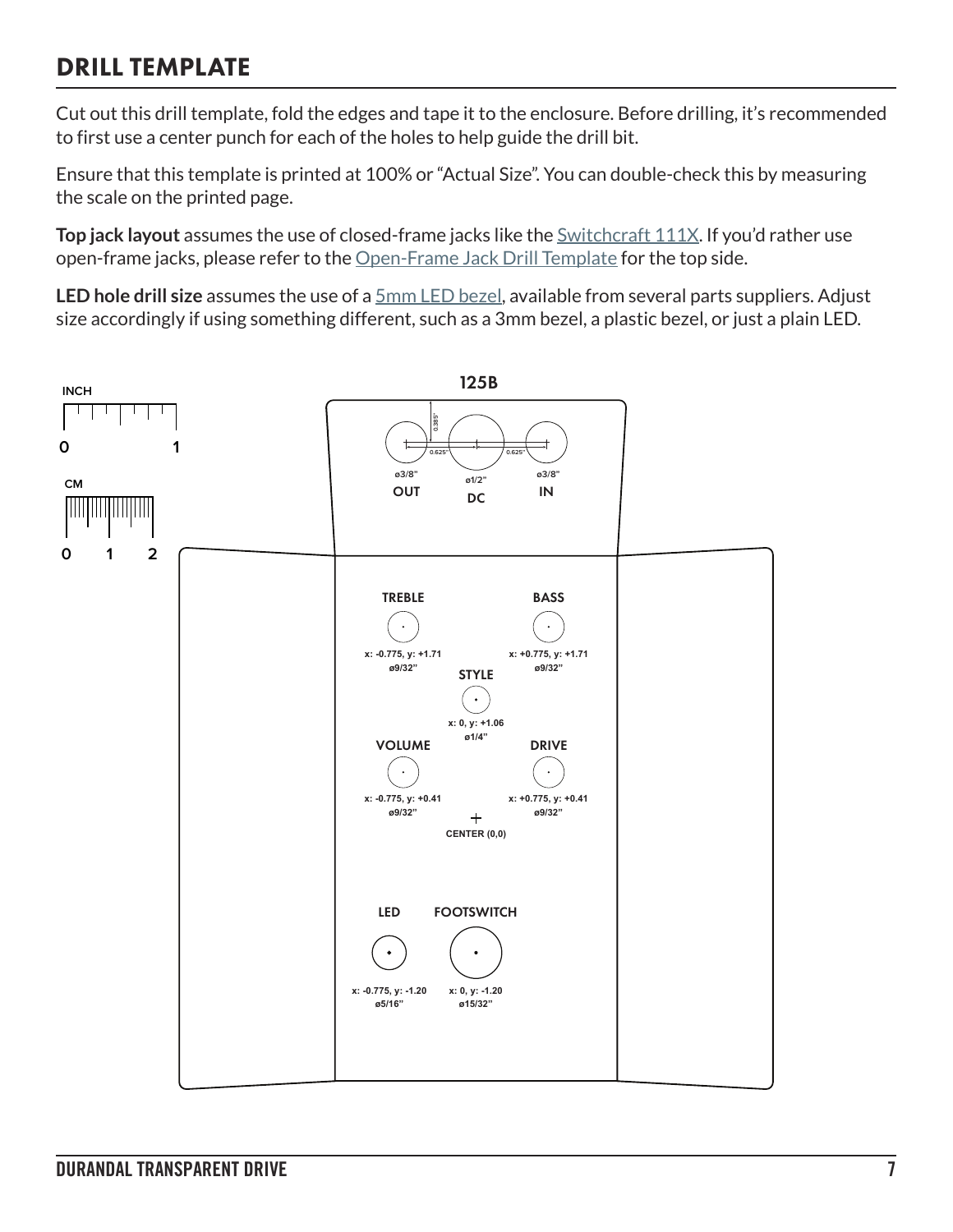## ENCLOSURE LAYOUT

Enclosure is shown without jacks. See next page for jack layout and wiring.

![](_page_7_Figure_2.jpeg)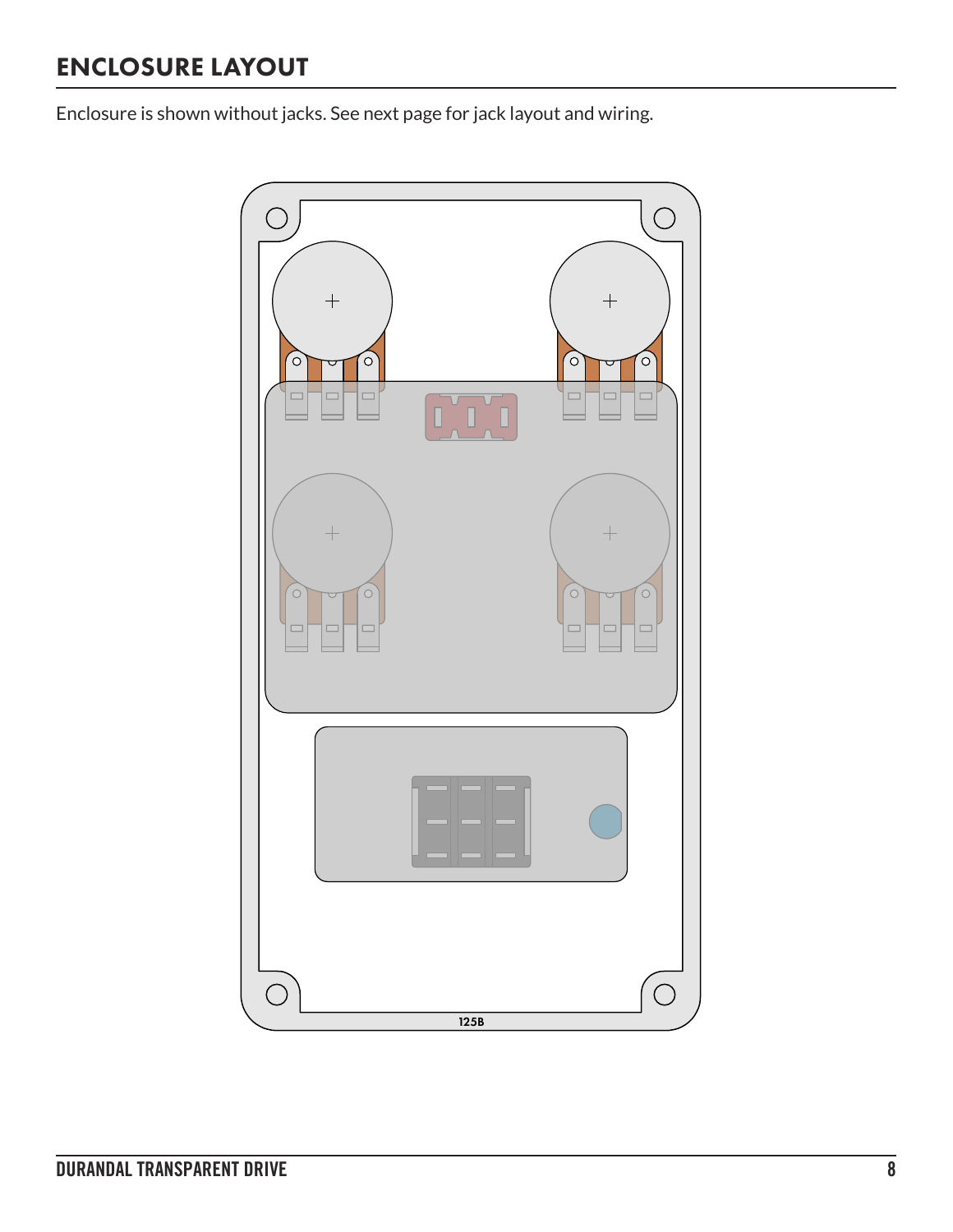![](_page_8_Figure_1.jpeg)